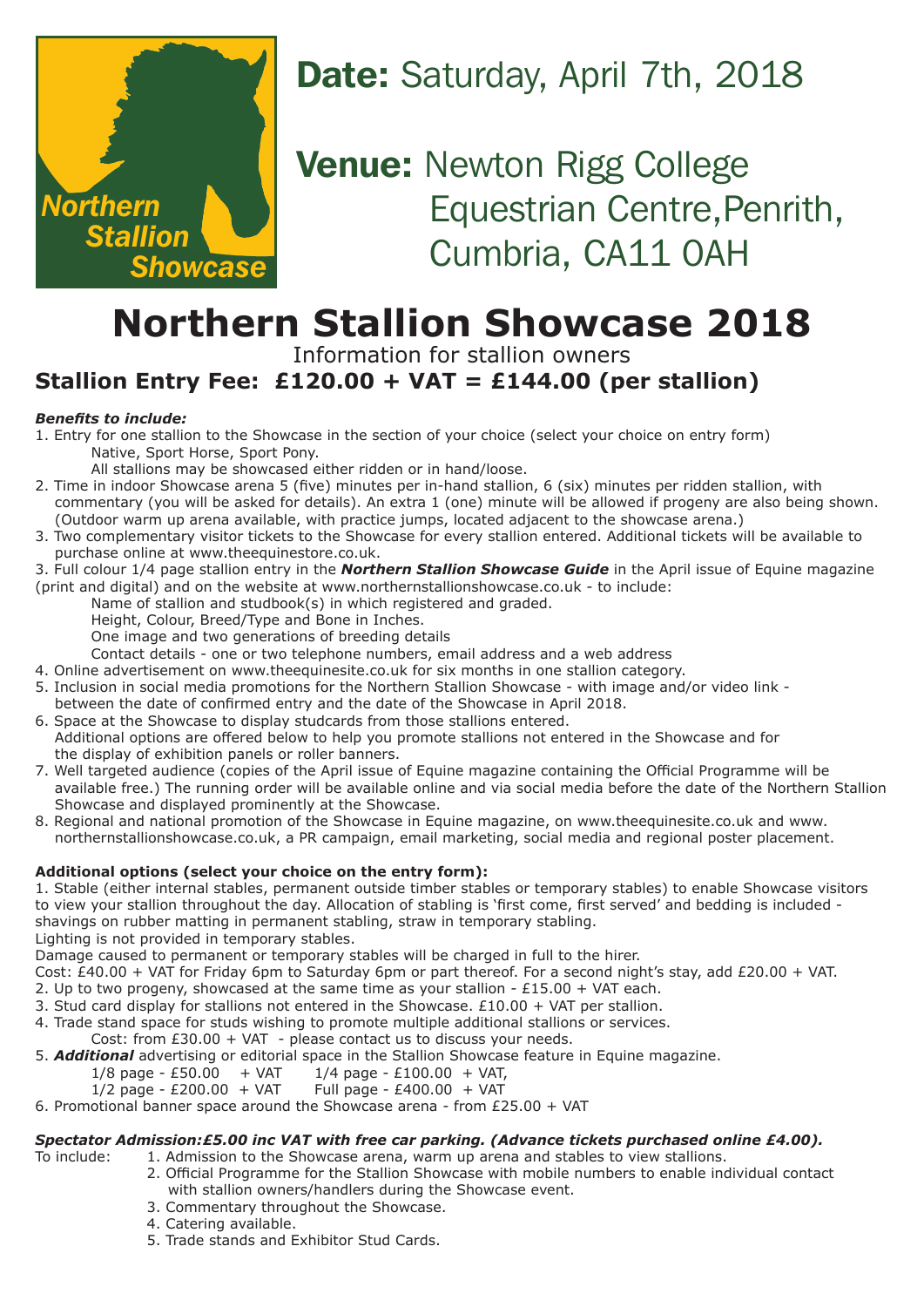For all stallions, horsebox parking will be adjacent to the Showcase arena in a designated area separate from the visitor car parking area. It will not be possible to park cars in the horsebox area, except with specific permission from the organising team.

Entry wristbands, which will be sent to you prior to the event, must be worn at all times. Stewards have been briefed to charge an admission fee to anyone not wearing a wristband. Vehicle passes will also be issued prior to the event to ensure you are directed to the correct parking area.

There will be a designated area for display of stud cards but please note, no-one may display promotional materials for any stallion(s) not entered for the Northern Stallion Showcase, without payment of an additional fee. Please see the Stallion Entry Form for details.

There will be on-site catering open all day serving hot and cold drinks and food and there are toilet facilities within the main showcase arena building. Overnight accommodation for stallion exhibitors is available locally and should be booked direct. Ask for information or find it on the website on the Directions page.

#### **Stabling, Warm Up and Showcase Arena**

The stables are permanent stables, both internal and external, all immediately adjacent to both the Showcase arena and the horsebox parking area. All will be bedded with clean bedding, some straw, some shavings. Stables may be booked as day stables or for overnight use, subject to arrival NO LATER THAN 8PM unless by specific prior arrangement. The stable area will be open to the public from 10.00am, throughout the day. You can set up a small display near to your stallion's stable, but if you wish to attach anything to his stable, please do so using adhesive tape or similar that will not cause damage.

The outdoor warm up arena is available throughout the day for warm up and working in only, but lungeing is not permitted. There will be material for practice jumps. Visitors will be able to view stallions in the warm up arena. The showcase arena is adjacent to the horsebox parking, the warm up arena and the stables areas.

There will be professional commentary to accompany all stallion showcase performances and there will be professional photography and videography services available. You may also supply a CD of music to accompany your performance, which must be formatted for audio equipment, not computer playback.

# **Rules, Guidelines & Conditions of Entry**

1. The Show Organiser referred to in this document shall hereinafter mean 'The Northern Stallion Showcase' or 'The Showcase'.

2. The Show Organiser, Volunteers and Officials do not accept liability for any accident, damage, injury, theft or illness to horses, riders, owners, grooms, spectators or any other person or property whatsoever.

3. The Organiser retains the right to decline or exclude or remove any person or animal from The Showcase or return any entry fee without being required to disclose a reason or being liable for any compensation.

4. The Show Organiser reserves the right to cancel, add to, or amend any aspect of The Showcase. Any such changes will be posted on the website and on social media as soon as is possible.

5. **Entries close Monday, March 19th, 2018.** Late entries may be accepted with an additional fee of £10 but will not appear in the Northern Stallion Showcase Guide in the March issue of Equine magazine.

Stallion entry forms should be returned to: Expo Life, Howard House, Hethersgill, Carlisle, Cumbria, CA6 6HW. Full payment must be received before entries are confirmed.

6. Payment can be made by cheque, BACS, bank transfer or by credit/debit card. BACS or Bank Transfer is the preferred method of payment to HSBC City Branch, Carlisle, Sort code 40-16-22, Account Number 61185276.

7. Any payment that has to be represented to the bank or credit/debit card processor will be subject to a £15.00 administration fee.

8. Refunds for stallions booked to attend the Showcase, less an administrative deduction of  $E25 + VAT$  will only be given on receipt of a signed and dated veterinary certificate. Cancellations made after the close of entries date will be charged in full, including any additional options booked.

9. If The Showcase is cancelled, due to weather or other unforseen circumstances, a refund of entry fees, less an administrative/promotional deduction of £40 + VAT will be made.

10. Hats to a current safety standard, with all straps fastened, must be worn at all times when mounted. Correct show dress must be worn in the showcase arena and stallions should preferably be turned out / plaited as for a show.

11. The stables will be open to the public and spectators will be encouraged to come to the stables to meet those stallions that are stabled. Spectators will also be able to watch the stallions in the warm-up arena. Mobile contact telephone numbers in the running order will assist spectators in contacting stallion owners/handlers.

12. Stables will be bedded with either straw or shavings - first come first served - and must be booked on the Stallion Entry Form.

Stable bookings run from 6pm – 6pm. Stables must be left clean or a £15 fee will be payable. Stables should be occupied by 10.00am when the stables are open to the public.

13. Smoking is not permitted at any time anywhere on the showground.

14. Dogs are permitted in the horsebox, car parks and outside of the warm up arena only. They must be kept under control at all times and must not be taken into the Showcase arena. If, in the opinion of the Show Organiser, any person fails to control their dog(s) they may be asked to leave.

15. All warming up must be done in the outdoor arena.

16. Anyone found abusing any horse or pony on the showground may be asked to leave.

17. The Show Organiser reserves the right to remove any vehicle obstructing any area of the showground, even if locked and unattended. The Show Organiser will not be liable for any injury, loss or damage caused by such removal.

18. Any photographs or video taken at the Showcase by the Official Photographers may be used by the Show Organiser for promotional purposes.

19. No person shall allow a stallion for which he/she is responsible as owner, lessee, authorised agent, handler or rider